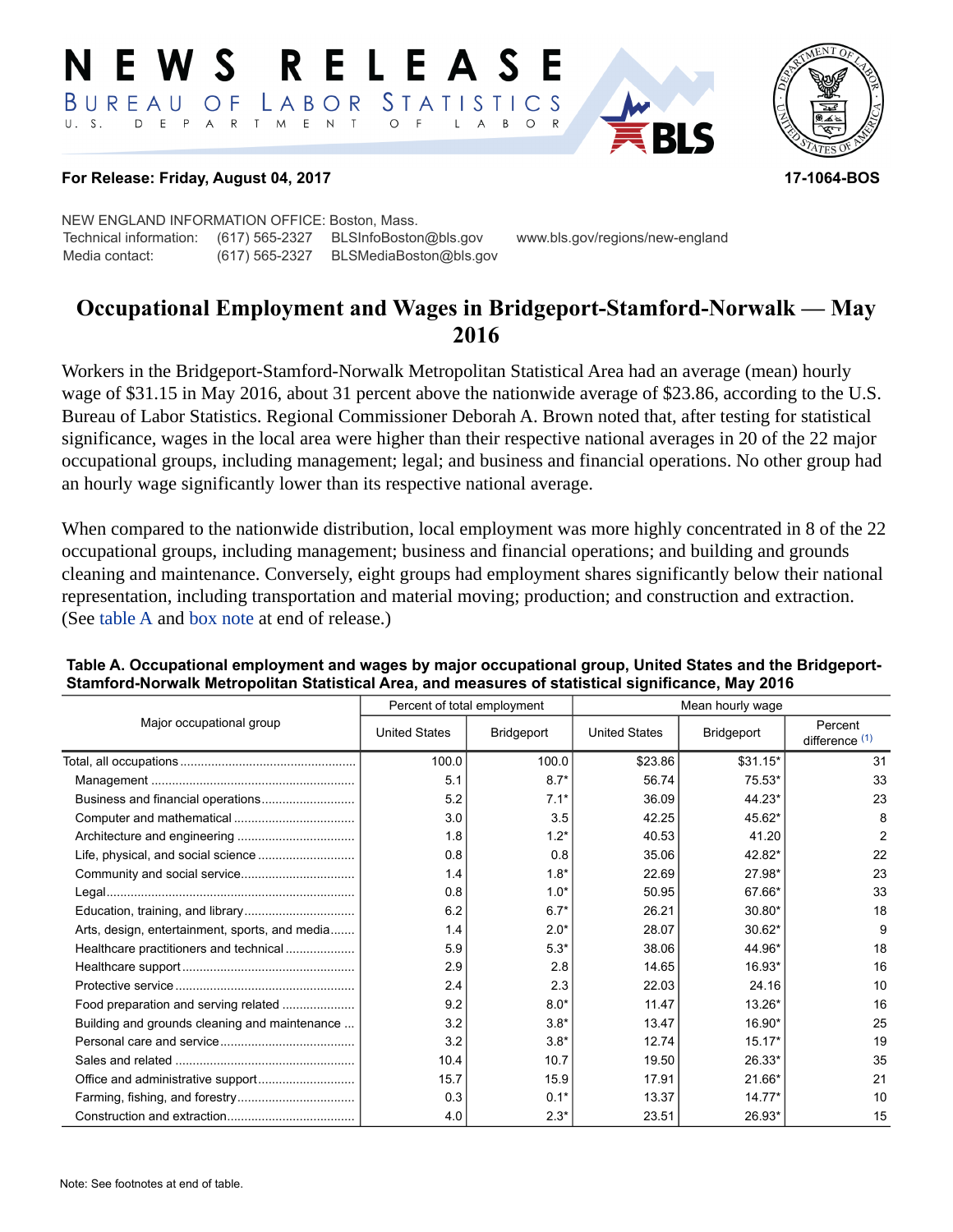#### **Table A. Occupational employment and wages by major occupational group, United States and the Bridgeport-Stamford-Norwalk Metropolitan Statistical Area, and measures of statistical significance, May 2016 - Continued**

| Major occupational group |               | Percent of total employment | Mean hourly wage |            |                           |
|--------------------------|---------------|-----------------------------|------------------|------------|---------------------------|
|                          | United States | <b>Bridgeport</b>           | United States    | Bridgeport | Percent<br>difference (1) |
|                          | 3.9           | $2.9*$                      | 22.45            | $25.47*$   | 13                        |
|                          | 6.5           | $4.7*$                      | 17.88            | $21.08*$   | 18                        |
|                          | 6.9           | $4.6*$                      | 17.34            | 17.99*     |                           |

Footnotes:

<span id="page-1-1"></span>(1) A positive percent difference measures how much the mean wage in the Bridgeport-Stamford-Norwalk Metropolitan Statistical Area is above the national mean wage, while a negative difference reflects a lower wage.

\* The percent share of employment or mean hourly wage for this area is significantly different from the national average of all areas at the 90-percent confidence level.

One occupational group—management—was chosen to illustrate the diversity of data available for any of the 22 major occupational categories. Bridgeport-Stamford-Norwalk had 36,560 jobs in management, accounting for 8.7 percent of local area employment, significantly higher than the 5.1-percent share nationally. The average hourly wage for this occupational group locally was \$75.53, significantly above the national wage of \$56.74.

Some of the larger detailed occupations within the management group included general and operations managers (9,490), financial managers (5,940), and sales managers (2,870). Among the higher paying jobs were chief executives and natural sciences managers, with mean hourly wages of \$115.15 and \$95.73, respectively. At the lower end of the wage scale were food service managers (\$32.57) and education administrators, preschool and childcare center/program (\$35.90). (Detailed occupational data for management are presented in table 1; for a complete listing of detailed occupations available go to [www.bls.gov/oes/2016/](https://www.bls.gov/oes/2016/may/oes_71950.htm) [may/oes\\_71950.htm](https://www.bls.gov/oes/2016/may/oes_71950.htm) .)

Location quotients allow us to explore the occupational make-up of a metropolitan area by comparing the composition of jobs in an area relative to the national average. (See table 1.) For example, a location quotient of 2.0 indicates that an occupation accounts for twice the share of employment in the area than it does nationally. In the Bridgeport-Stamford-Norwalk Metropolitan Statistical Area, above-average concentrations of employment were found in many of the occupations within the management group. For instance, financial managers were employed at 3.7 times the national rate in Bridgeport, and marketing managers, at 3.6 times the U.S. average. On the other hand, construction managers had a location quotient of 1.1 in Bridgeport, indicating that this particular occupation's local and national employment shares were similar.

These statistics are from the Occupational Employment Statistics (OES) survey, a federal-state cooperative program between BLS and State Workforce Agencies, in this case, the Connecticut Department of Labor.

### **Note**

<span id="page-1-0"></span>A value that is statistically different from another does not necessarily mean that the difference has economic or practical significance. Statistical significance is concerned with the ability to make confident statements about a universe based on a sample. It is entirely possible that a large difference between two values is not significantly different statistically, while a small difference is, since both the size and heterogeneity of the sample affect the relative error of the data being tested.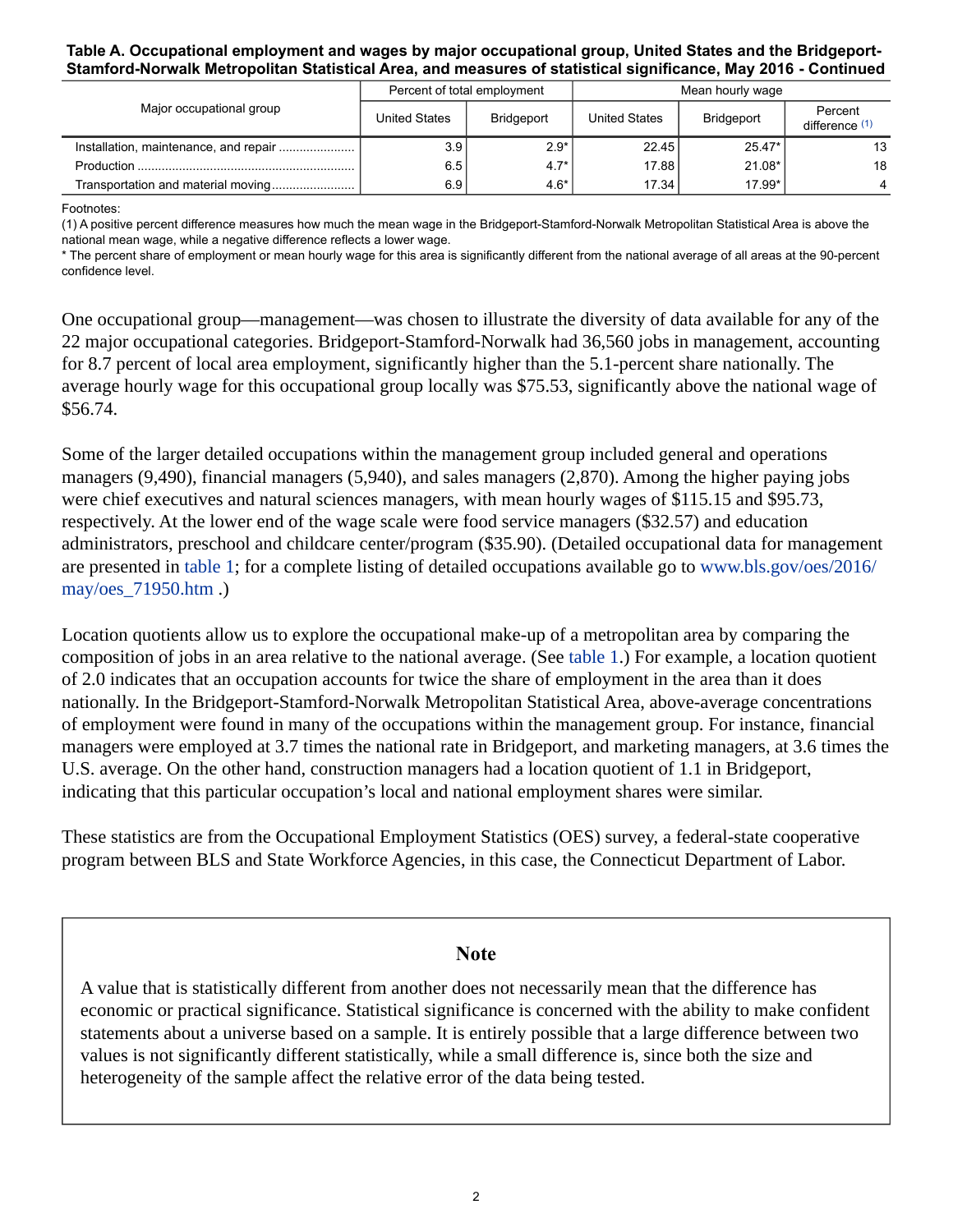# **Technical Note**

The Occupational Employment Statistics (OES) survey is a semiannual mail survey measuring occupational employment and wage rates for wage and salary workers in nonfarm establishments in the United States. The OES data available from BLS include cross-industry occupational employment and wage estimates for the nation; over 650 areas, including states and the District of Columbia, metropolitan statistical areas (MSAs), metropolitan divisions, nonmetropolitan areas, and territories; national industry-specific estimates at the NAICS sector, 3-, 4-, and selected 5- and 6-digit industry levels, and national estimates by ownership across all industries and for schools and hospitals. OES data are available at [www.bls.gov/oes/tables.htm](https://www.bls.gov/oes/tables.htm).

OES estimates are constructed from a sample of about 1.2 million establishments. Each year, two semiannual panels of approximately 200,000 sampled establishments are contacted, one panel in May and the other in November. Responses are obtained by mail, Internet or other electronic means, email, telephone, or personal visit. The May 2016 estimates are based on responses from six semiannual panels collected over a 3-year period: May 2016, November 2015, May 2015, November 2014, May 2014, and November 2013. The overall national response rate for the six panels, based on the 50 states and the District of Columbia, is 73 percent based on establishments and 69 percent based on weighted sampled employment. The unweighted employment of sampled establishments across all six semiannual panels represents approximately 58 percent of total national employment. The sample in the Bridgeport-Stamford-Norwalk Metropolitan Statistical Area included 3,452 establishments with a response rate of 62 percent. For more information about OES concepts and methodology, go to [www.bls.gov/news.release/ocwage.tn.htm](https://www.bls.gov/news.release/ocwage.tn.htm).

The May 2016 OES estimates are based on the 2010 Standard Occupational Classification (SOC) system and the 2012 North American Industry Classification System (NAICS). Information about the 2010 SOC is available on the BLS website at [www.bls.gov/soc](https://www.bls.gov/soc) and information about the 2012 NAICS is available at [www.bls.gov/bls/naics.htm.](https://www.bls.gov/bls/naics.htm)

## **Metropolitan area definitions**

The substate area data published in this release reflect the standards and definitions established by the U.S. Office of Management and Budget.

The **Bridgeport-Stamford-Norwalk, Conn. Metropolitan Statistical Area** includes Ansonia City, Bridgeport City, Darien Town, Derby City, Easton Town, Fairfield Town, Greenwich Town, Milford City, Monroe Town, New Canaan Town, Norwalk City, Oxford Town, Redding Town, Ridgefield Town, Seymour Town, Shelton City, Southbury Town, Stamford City, Stratford Town, Trumbull Town, Weston Town, Westport Town, Wilton Town, and Woodbridge Town in Connecticut.

# **Additional information**

OES data are available on our regional web page at [www.bls.gov/regions/new-england.](https://www.bls.gov/regions/new-england) Answers to frequently asked questions about the OES data are available at [www.bls.gov/oes/oes\\_ques.htm](https://www.bls.gov/oes/oes_ques.htm). Detailed technical information about the OES survey is available in our Survey Methods and Reliability Statement on the BLS website at [www.bls.gov/oes/current/methods\\_statement.pdf.](https://www.bls.gov/oes/current/methods_statement.pdf)

Information in this release will be made available to sensory impaired individuals upon request . Voice phone: (202) 691-5200; Federal Relay Service: (800) 877-8339.